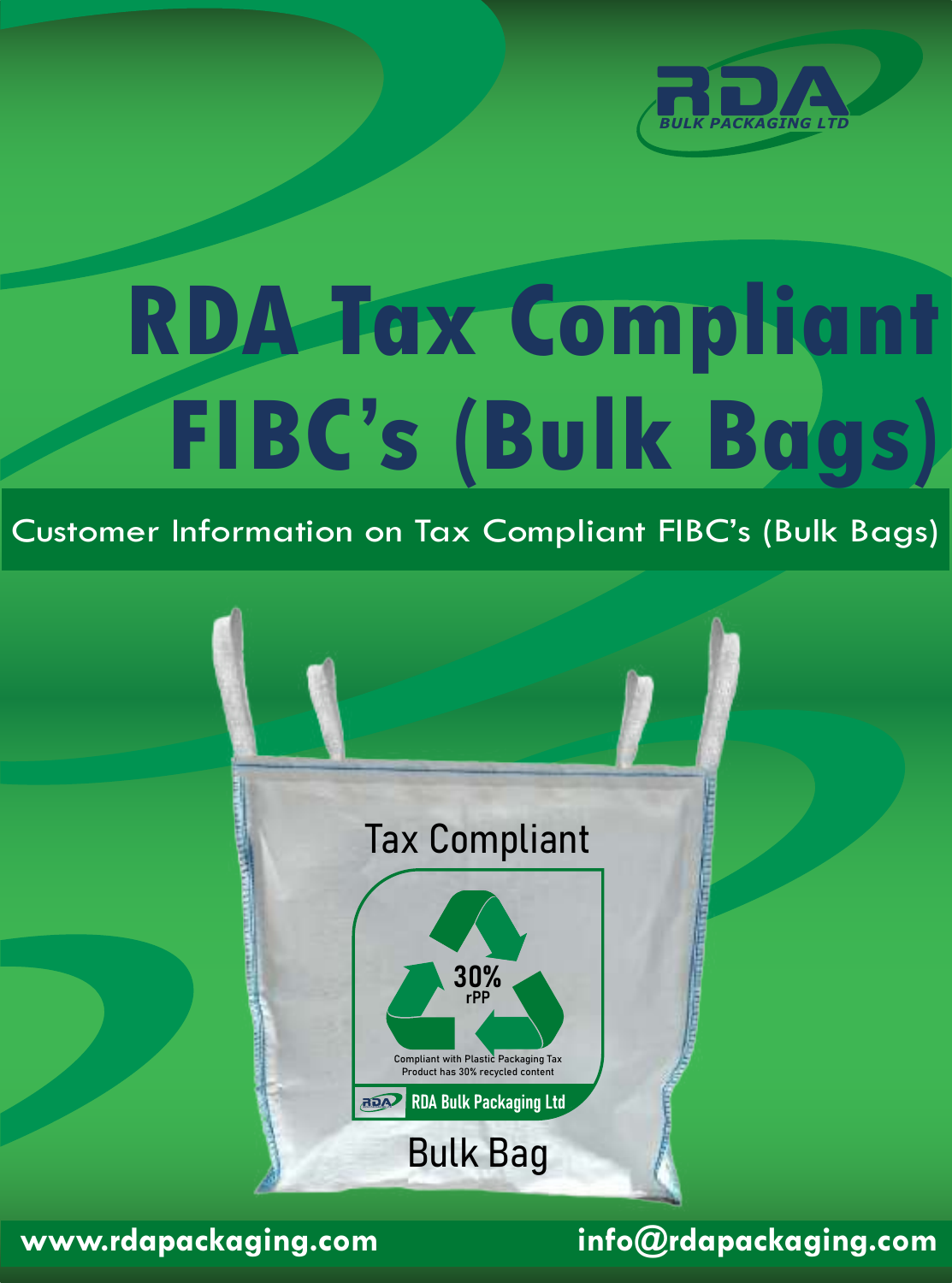### **What is Plastic Packaging Tax (PPT)?**

This is a new tax that will apply to plastic packaging manufactured in, or imported into the UK, that does not contain at least 30% recycled plastic by weight.

*The tax will come into force on 1 April 2022 and will be charged at a rate of £200 per tonne.*

#### **RDA's Tax Compliant Bulk Bags**

After over 2 years of development work and testing with our factories we are pleased to be able to offer a range of FIBC's (Flexible Intermediate Bulk Containers - commonly known as Bulk Bags) which have a 30% recycled content by weight. These bags are manufactured, tested, meet the requirements of ISO and are compliant with the UK Plastic Packaging Tax. Not all FIBC's are suitable, so please ask our team members in India or the UK for advice and we will be able to help and suggest the best solution for your packaging requirements..

Our range is:

- Suitable for most types of Bulk Bags
- Available for printed bags
- Fully recyclable
- Fully Plastic Packaging Tax Compliant